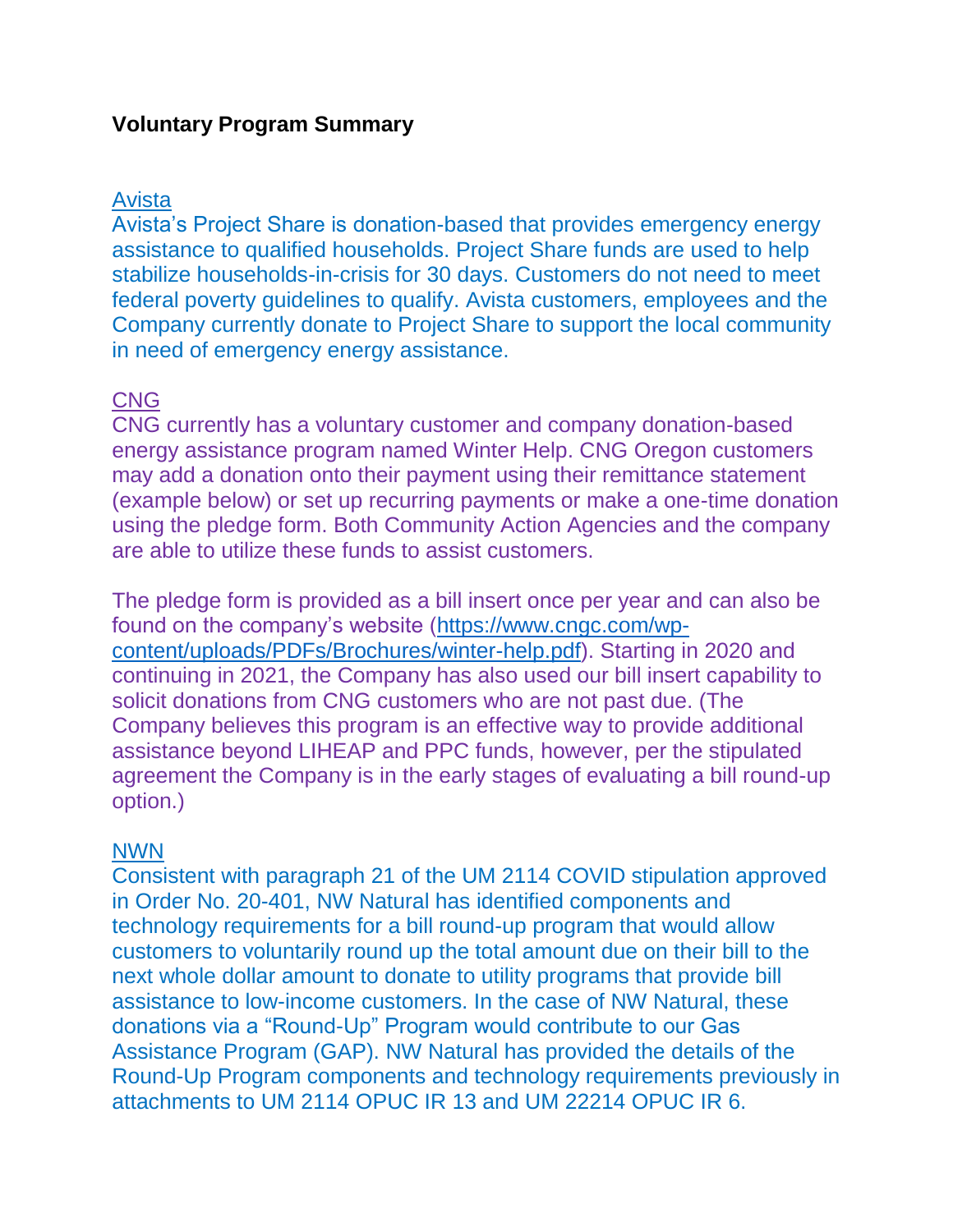NW Natural favors moving forward with the Round-Up Program and the additional funding source the program will provide for GAP; however, the priority for this project follows the Company's Arrearage Management Program, which is currently being developed for a launch date of May 3, 2021.

As mentioned in previous responses regarding technology changes provided in this docket (see UM 2114 OPUC IR 5 and 12), our customer information system (CIS) was developed and customized for the Company over 21 years ago and uses a programming language that is no longer widely used. NW Natural's few internal CIS subject matter experts represent a finite resource and will need to balance development of these new programs with the day-to-day maintenance, security work and updates that CIS requires. As a result, the date of development of the Round-Up Program has not been set.

#### Idaho Power

The Company plans to continue utilizing its program currently in place, Project Share, which is a year-round bill pay assistance program that provides a one-time payment of up to \$300 a year to qualified Idaho Power customer households. Project Share is administered by the Salvation Army in Baker County and Community in Action in Malheur and Harney counties.

In addition to funds contributed by shareowners, contributing customers have the option to round-up their monthly bill, sign up for an on-going fixed contribution or elect to round up and add a fixed amount to their monthly bill.

### PAC

PacifiCorp currently offers two voluntary programs for customers who wish to donate money to help individuals struggling to pay their electric bill: Lend-A-Hand and the Small Change program. Both programs require the customer to opt in. For the Lend-A-Hand program, the customer donating to the program overpays the amount due by certain dollar increments.

The Small Change program automatically rounds up the donating customer's bill to the next nearest dollar and reflects that amount due on their monthly bill.